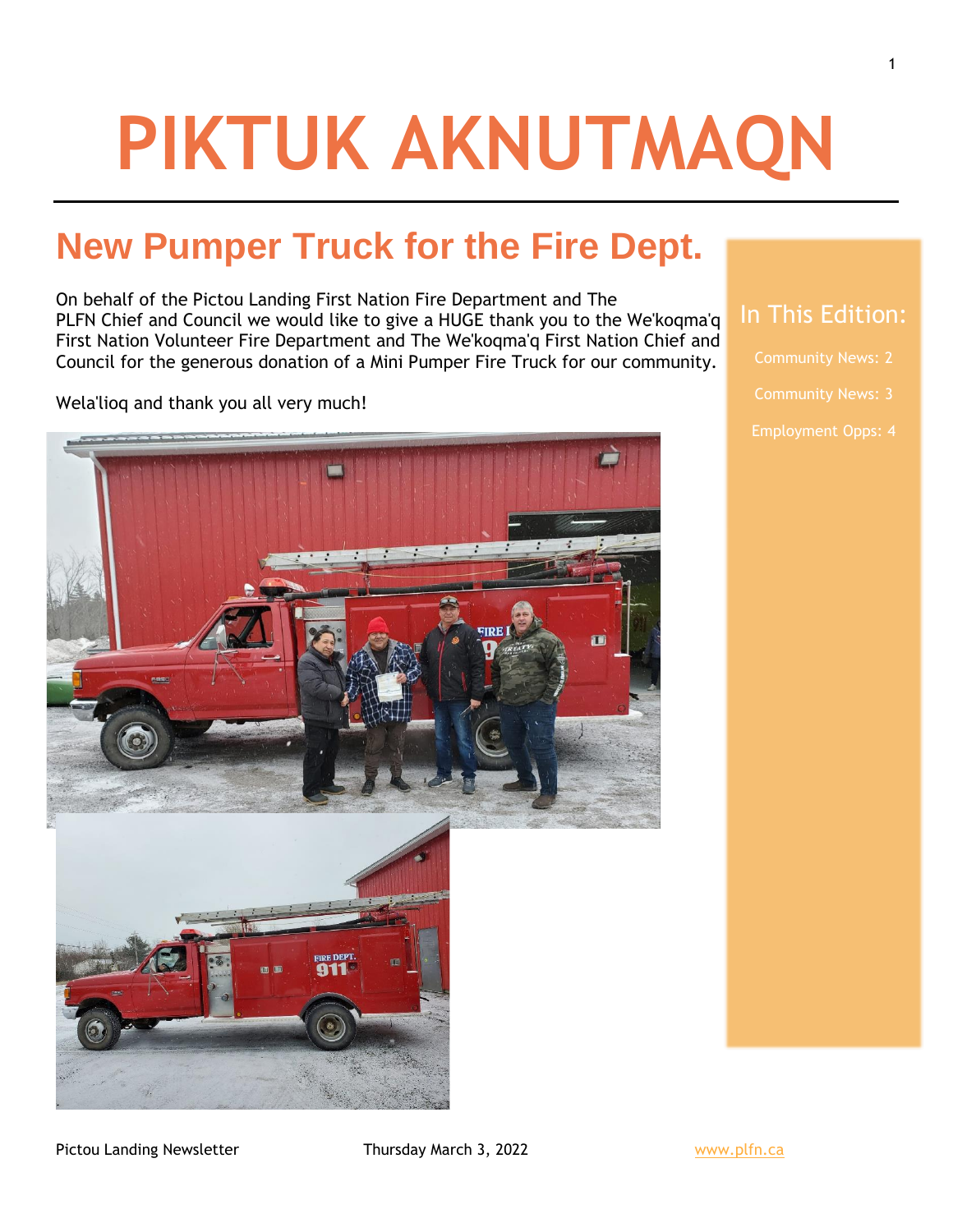

2

٦



| <b>Band Office Hours</b>                                                                                | <b>Health Centre Hours</b>                                                                              | <b>Garbage Day</b>                                                                                                                | <b>Chief &amp; Council</b><br><b>Meetings</b>                                                                                                                                                                           |
|---------------------------------------------------------------------------------------------------------|---------------------------------------------------------------------------------------------------------|-----------------------------------------------------------------------------------------------------------------------------------|-------------------------------------------------------------------------------------------------------------------------------------------------------------------------------------------------------------------------|
| Monday - Thursday<br>$9:00$ am - $4:00$ pm<br>Friday<br>$9:00$ am - $3:00$ pm<br>Closed for lunch hour. | Monday - Thursday<br>$9:00$ am - $4:00$ pm<br>Friday<br>$9:00$ am - $3:00$ pm<br>Closed for lunch hour. | Collection is every<br>second Tuesday<br><b>Next Collection Date</b><br>is:<br>Tuesday March 8, 2022<br>Tuesday March 22,<br>2022 | The next Chief &<br>Council meeting is<br>Tuesday March 8.<br>To submit a letter or<br>request please email<br>janet@plfn.ca or<br>webmaster@plfn.ca or<br>you can drop off at<br>the front desk of the<br>Band Office. |
| <b>VCM Hours</b>                                                                                        | <b>Wolf Den Hours</b>                                                                                   | <b>Pictou Landing Pantry</b>                                                                                                      | <b>Fisheries Hours</b>                                                                                                                                                                                                  |
|                                                                                                         |                                                                                                         | <b>Hours</b>                                                                                                                      |                                                                                                                                                                                                                         |
| Monday - Friday                                                                                         | Open 7 days a week                                                                                      | Tuesday                                                                                                                           | Monday - Thursday                                                                                                                                                                                                       |
| $7:00$ am - 11:00 pm                                                                                    | 9:00 am - Midnight                                                                                      | 1:00 pm $-3:00$ pm                                                                                                                | $9:00$ am - 4:00 pm                                                                                                                                                                                                     |
| Saturday- Sunday                                                                                        |                                                                                                         | Wednesday - Thursday                                                                                                              | Friday                                                                                                                                                                                                                  |
| $9:00$ am - 11:00 pm                                                                                    |                                                                                                         | $9:00$ am - $3:00$ pm                                                                                                             | $9:00$ am $-3:00$ pm                                                                                                                                                                                                    |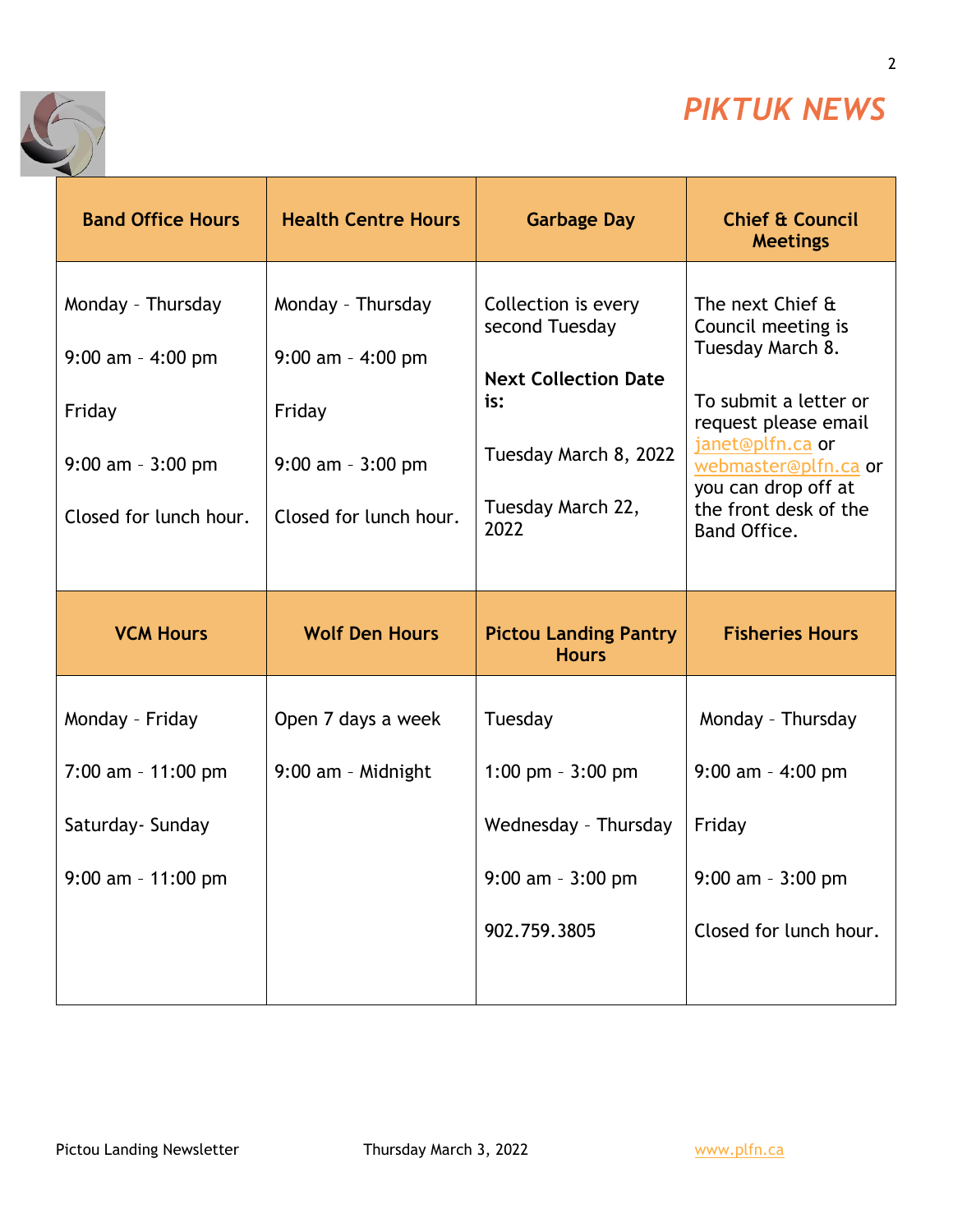### *PIKTUK NEWS*

On Monday the Fisheries Department held the Grand Opening of the Landing Marine! This is the new fisheries shop that was recently completed and staff have been taking training courses out of for the past few months. Congratulations Fisheries!!





Pictou Landing Newsletter Thursday March 3, 2022 Www.plfn.ca